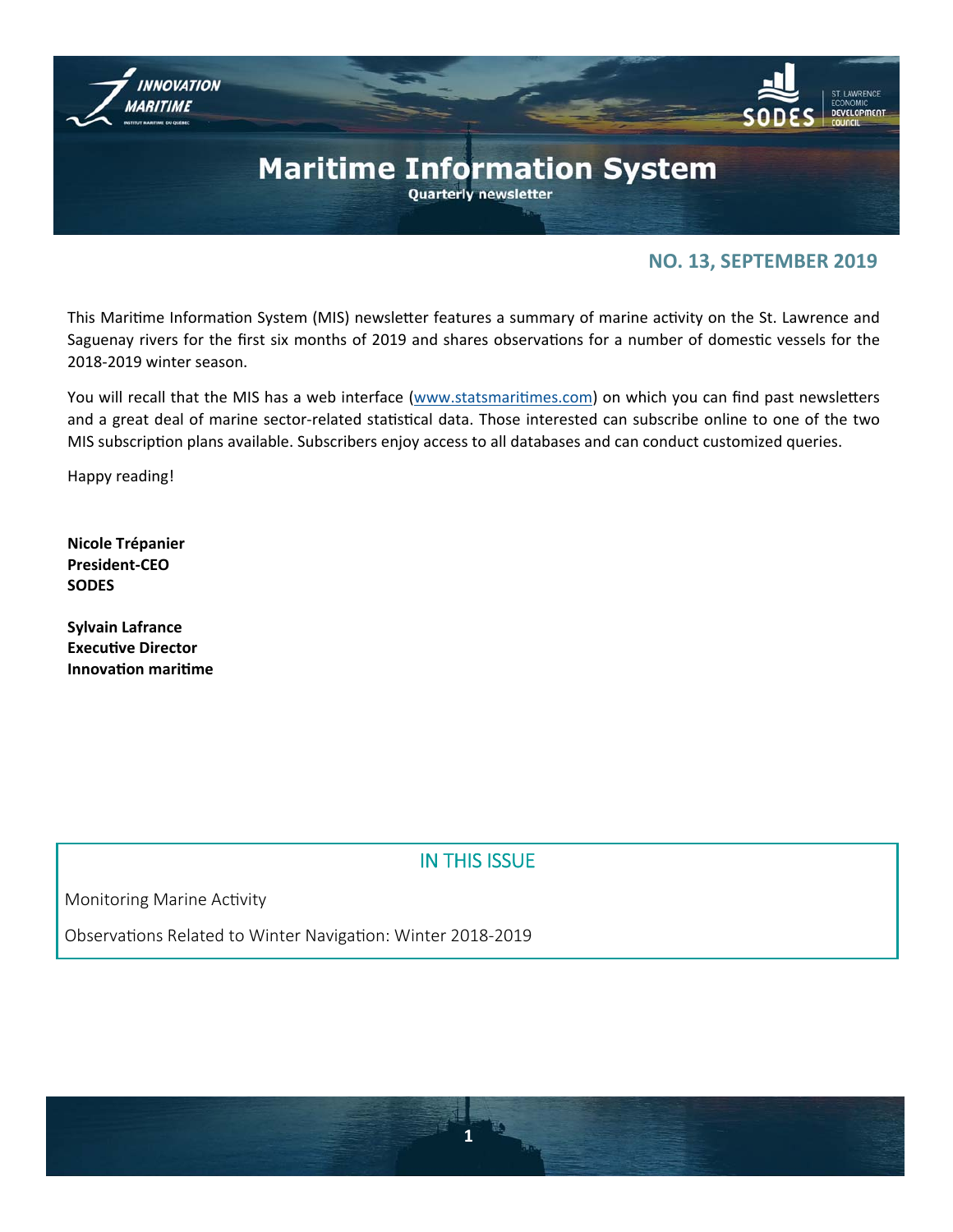

# **MONITORING MARINE ACTIVITY**

The first six months of 2019 showed interesting results, both in the number of vessels that transited the St. Lawrence/Saguenay and in their transport capacity.

The period January to June posted 3 694 vessel movements, up 14% from the last five years' average of 3 223. The result is also positive compared to 2018 (3 538 movements in six months), with an increase of 4%.



## **Figure 1– Monthly vessel traffic on the St. Lawrence and Saguenay**

#### **Sources : INNAV, IMAR**

This upward trend can also be observed in total vessel transport capacity, which was 161 million tonnes of deadweight for the first half of 2019, up 16% from the 2014‐2018 average (139 million tonnes). For the same period (January to June), 2018 posted a total of 148 million tonnes of deadweight. The year 2019 was marked by 9% growth compared to the same period (January to June) in 2018.

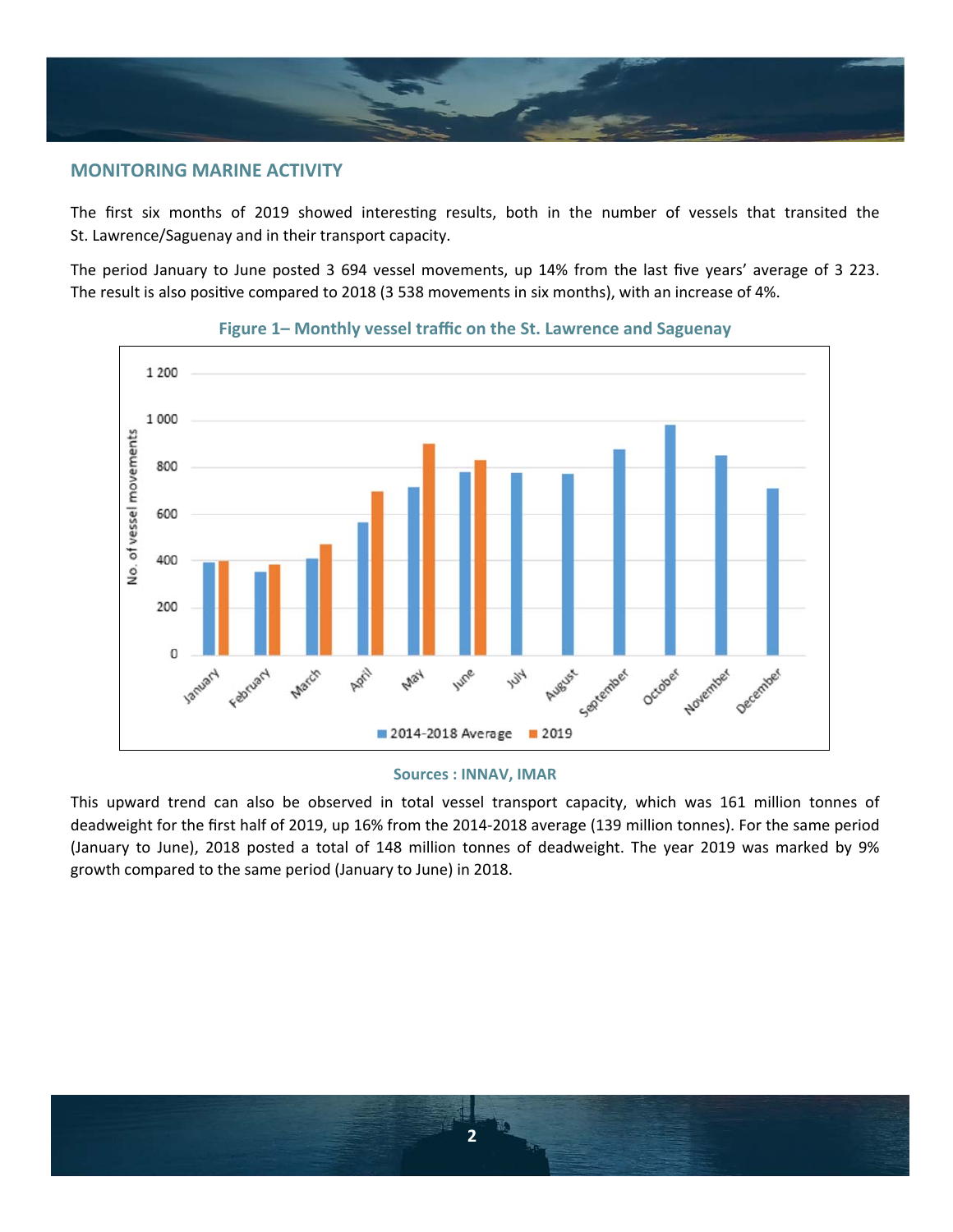



**Figure 2– Vessels' total monthly transport capacity (in thousands of tonnes of deadweight)**

Like last year (refer to Newsletter 11), ships carrying solid bulk generated the most movements (1537 in 2019 compared to 1 515 in 2018: up 1%). Moreover, vessels of this type that navigated in the region had a bigger transport capacity (92 million tonnes of deadweight), up 12% from 2018 (close to 82 million tonnes of deadweight) and up 13% from the average for the last five years (2014‐2018 average: 81 635 048 tonnes of deadweight).

A slight downturn (-1%) was noted in the number of liquid bulker movements for the first six months of 2019 (1 044) from 2018 (1 081 movements). Compared to the 2014‐2018 average (886 movements), 2019 nevertheless posted a significant upturn (18%) in both the number of vessel movements and in total deadweight (40 989 954 tonnes in 2019 vs. an average of 34 812 048 tonnes in 2014‐2018).

Container ships posted the best performance in terms of upward movement for the first six months. With a total of 513 movements in 2019, these ships generated a 12% increase in vessel traffic compared to 2018 (459 movements) and a 19% increase compared to the 2014‐2018 average (430 movements). Cumulated deadweight from January to June 2019 for container ships was 21 437 561 tonnes, up 10% compared to the same period in 2018 (19 450 830 tonnes). This upturn is even more marked when we compare cumulated deadweight for the current year with the average for the first half‐year period for 2014‐2018 (16 893 532 tonnes), an increase of 27%.

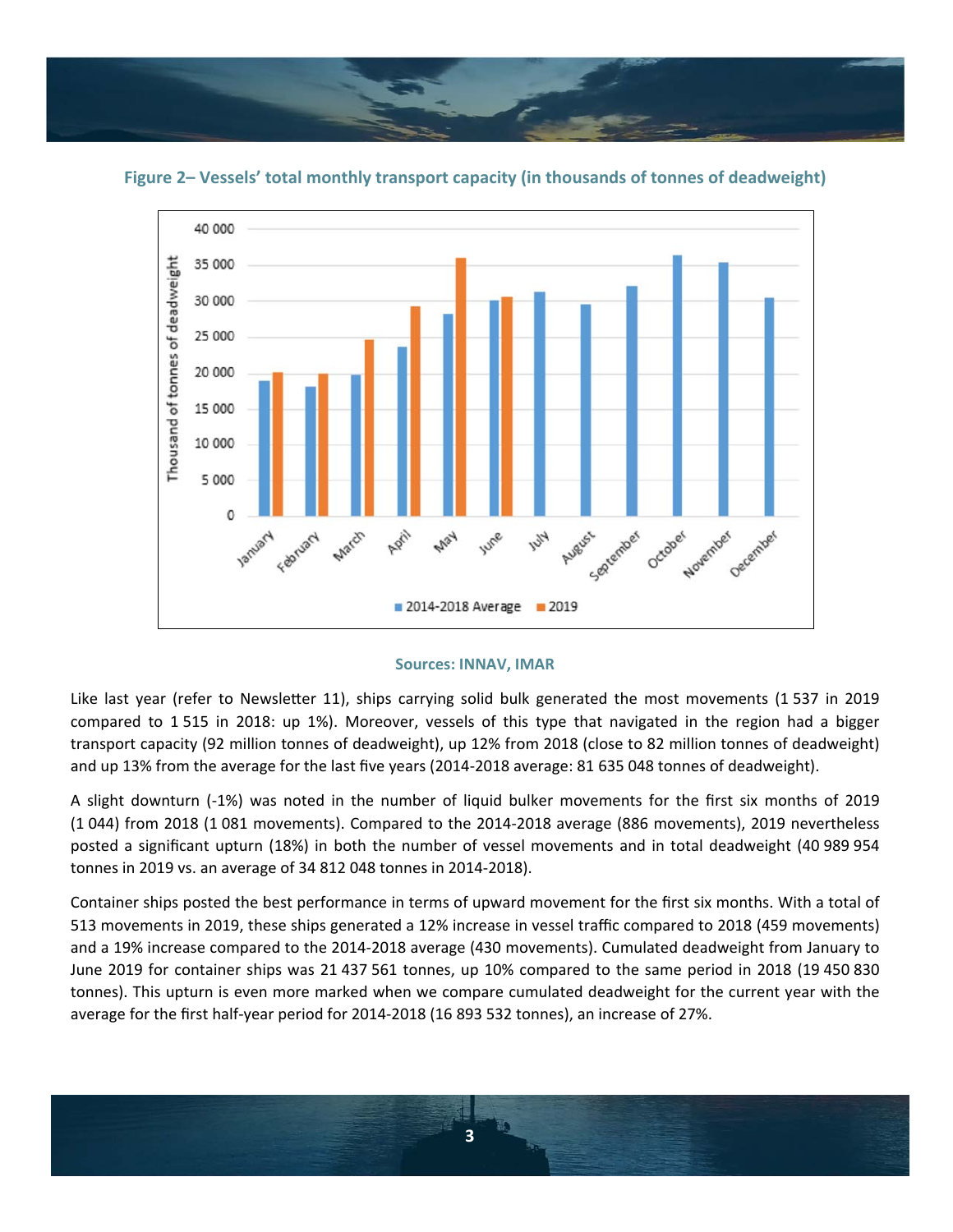

# **OBSERVATIONS RELATED TO WINTER NAVIGATION: WINTER 2018‐2019**

Harsh winters and ice movement result in ice jams on the St. Lawrence that can sometimes compromise vessels' unhindered passage for varying lengths of time. This situation is often most critical in the River's narrow sections.

The 2018-2019 winter navigation season was particularly adversely affected by the presence of ice that prevented regular commercial vessel movement. Due to weather conditions and vessel availability, the Canadian Coast Guard (CCG) icebreaking fleet present on the St. Lawrence was, for a few days, unable to succeed in keeping the shipping route open.

In the course of winter 2018-2019, the Canadian Coast Guard called 8 ships and 2 air-cushion vehicles into service. Three vessels assigned to the Atlantic zone participated, at one time or another, in the 2018-2019 icebreaking campaign.

#### Y Year built V CCG type **Y** Certification **Y** CCG assingment **Y** Gross tonnage **Vessels present AMUNDSEN** Arctic Class 3 1979 Medium icebreaker Central and Arctic 5911 CAPTAIN MOLLY KOOL 2001 DNV-ICE 10 3382 Medium icebreaker **Atlantic DES GROSEILLIERS** 1982 Medium icebreaker Arctic Class 3 Central and Arctic 6038 Central and Arctic 1970 High endurance multi-tasked vessel Arctic Class 2 2212 **GRIFFON** Arotic Class 4 Atlantic LOUIS S ST-LAURENT 1969 Heavy icebreaker 11345 MARTHA L. BLACK High endurance multi-tasked vessel Arctic Class 2 Central and Arotio 1986 3818 Arotio Class 3 Central and Arotio PIERRE RADISSON 1978 Medium icebreaker 5775 SIR WILLIAM ALEXANDER 1987 High endurance multi-tasked vessel Arctic Class 2 **Atlantic** 3727 NGCC MAMILOSSA 2009 No ice class Central and Arctic Air-cushioned vehicle n.a. NGCC SIPU MUIN 1998 Air-cushioned vehicle No ice class Central and Arctic n.a.

# **Chart 1 ‐ ComposiƟon of fleet present in the zone in winter 2018‐2019**

**Sources: CCG, INNAV, IMAR** 

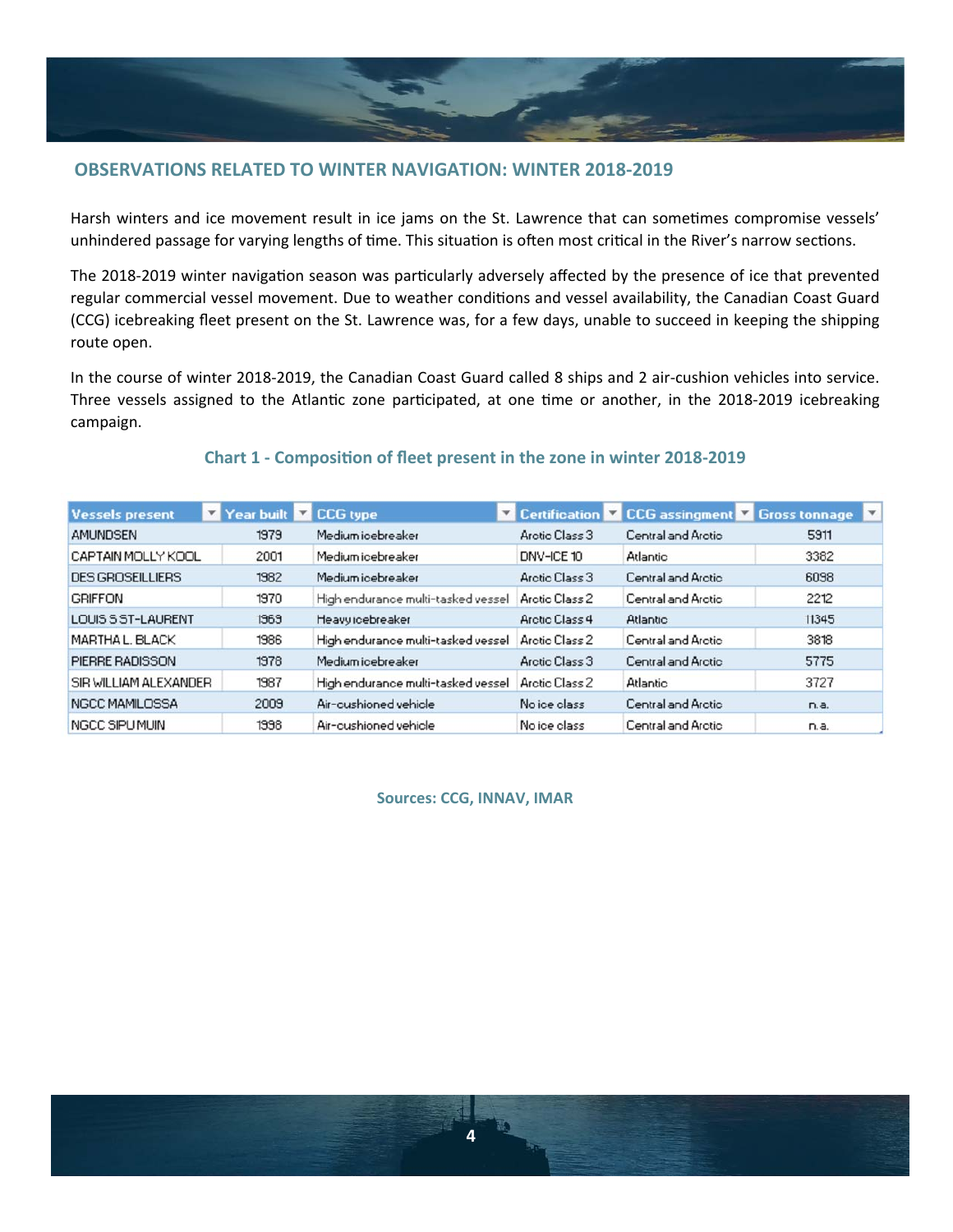

Figure 3 – Number of outings leaving from a Québec port and size of CCG fleet (winter 2018-2019)



In winter 2018‐2019, three events significantly disrupted vessel traffic. They occurred on January 22‐26, January 30-31 and February 14-15. The latter was more a case of ice build-up rather than an ice jam.

Analysis of AIS data between January 28 and February 1, 2019 allows us to identify the critical sectors where the activity of the icebreakers present on the St. Lawrence was more intense. These sectors were Québec City and environs and Lake Saint‐Pierre, from Trois‐Rivières to the Port of Sorel.



# Map 1- Main areas of icebreaker activity, January 28 - February 1, 2019

**Sources: Google Maps, AIS, IMAR** 

**5**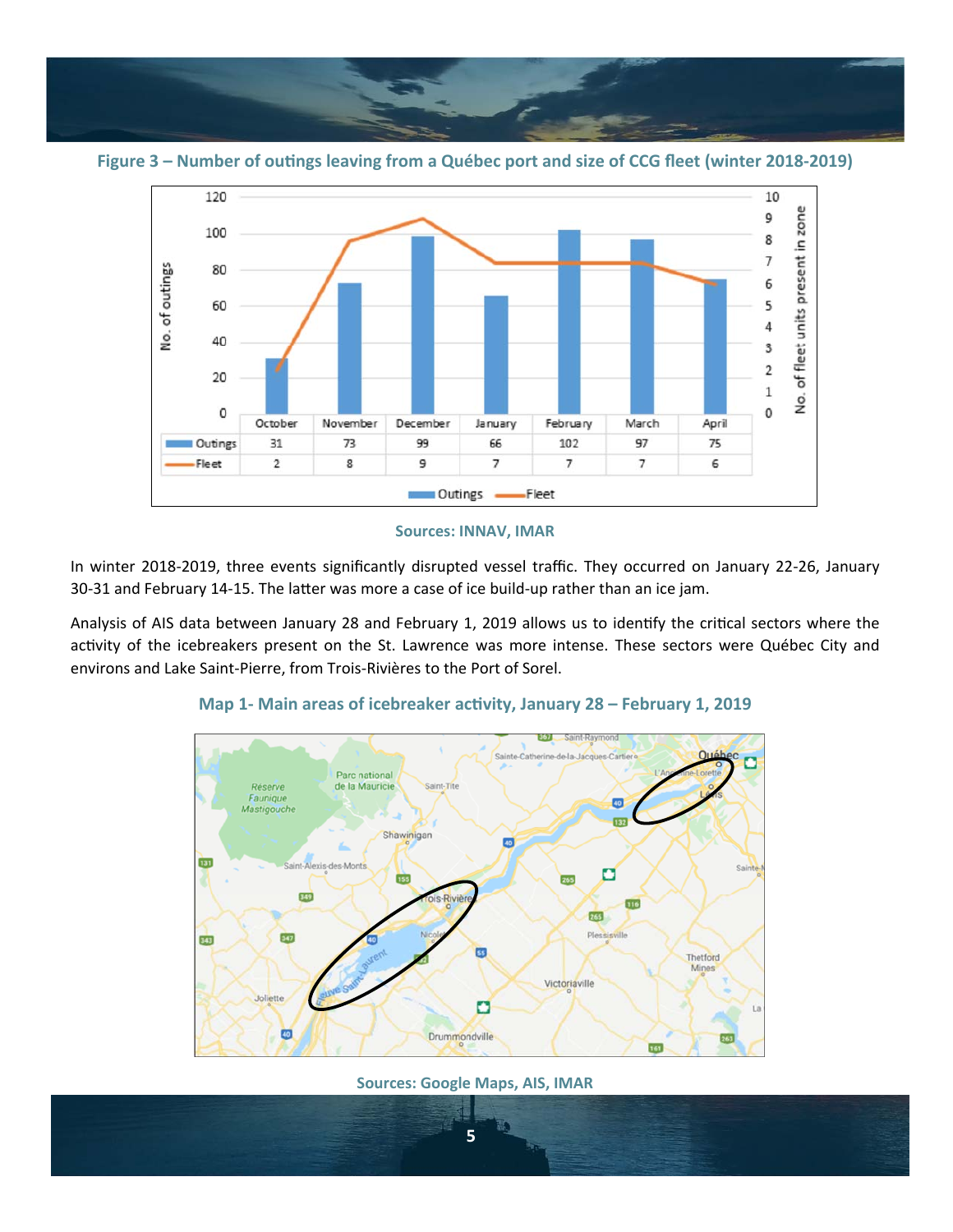

For the first two months of 2019, INNAV data show that four Canadian Coast Guard vessels were assigned to outings in the zone between Québec City and Montréal. This report takes into account only those outings that began and ended within this zone. In January, 30 outings were reported, for a total duration of just over 104 hours. Data for February show that there were 51 outings, for slightly more than 191 hours of travel.

February 2019 was observed to be particularly demanding in terms of CCG response. Ice conditions caused disruptions in commercial vessel traffic. To illustrate the impacts on shipping, we have selected two scenarios. They are two "lines" served by vessels operating year-round. This service stability allows us to compare the situation by season and, where applicable, report on variability due to the ice cover.

Two aspects were taken into account: the number of departures (allowing us to calculate the number of voyages) and average transit duration. An unusual drop in the number of voyages can be linked to a departure's cancellation and a significant variation in total voyage duration can reflect greater difficulty making headway. Although other considerations of a commercial nature, for example, can influence the data, a combination of both of the afore-mentioned factors allows us to deduce that the unfavourable navigation conditions may have affected more than one voyage over the study period.

## **First scenario – Transit between 66° West and Montréal**

Vessels A and B leave from Montréal to travel eastward or arrive in Montréal from the east. The duration taken into account represents the voyage between 66° West and Montréal.

The historical data available for vessel A show little monthly variation in the number of voyages made over a year. In winter 2018-2019, the number of voyages was, however, significantly lower than the historical average for the month of February (Figure 4A). Moreover, voyage duration for this month was much longer (42 hours) than the 2014‐2018 average of 29 hours (Figure 4B).





**Sources: INNAV, IMAR** 

**6**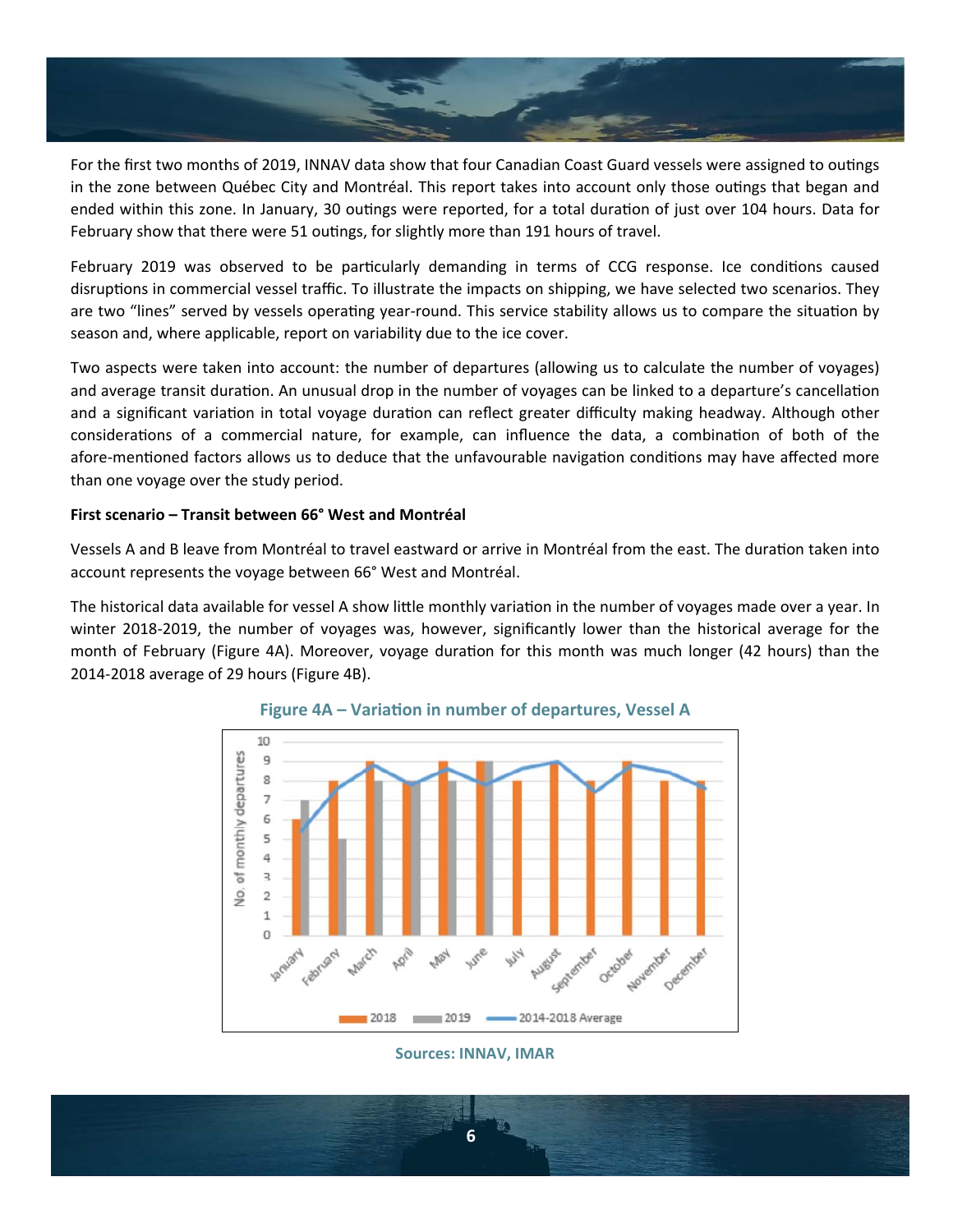





Vessel B also regularly travels to or from Montréal, via the same zone between Montréal and 66° West. In February 2019, a decline in the number of departures was noted (from 8 in 2018 to 6 in 2019), since the vessel carried out one less roundtrip. Moreover, the duration of the transits carried out in February 2019 was notably much longer, indicating more difficulty making headway. On average, in February 2019, vessel B took 42 hours to complete its voyages, namely 12 hours more than in 2018. For January, the voyages carried out in 2019 took 5 hours more than in 2018 (35 hours vs. 30 hours) (Figure 5B).



### Figure 5A – Variation in number of departures, Vessel B

**Sources: INNAV, IMAR** 

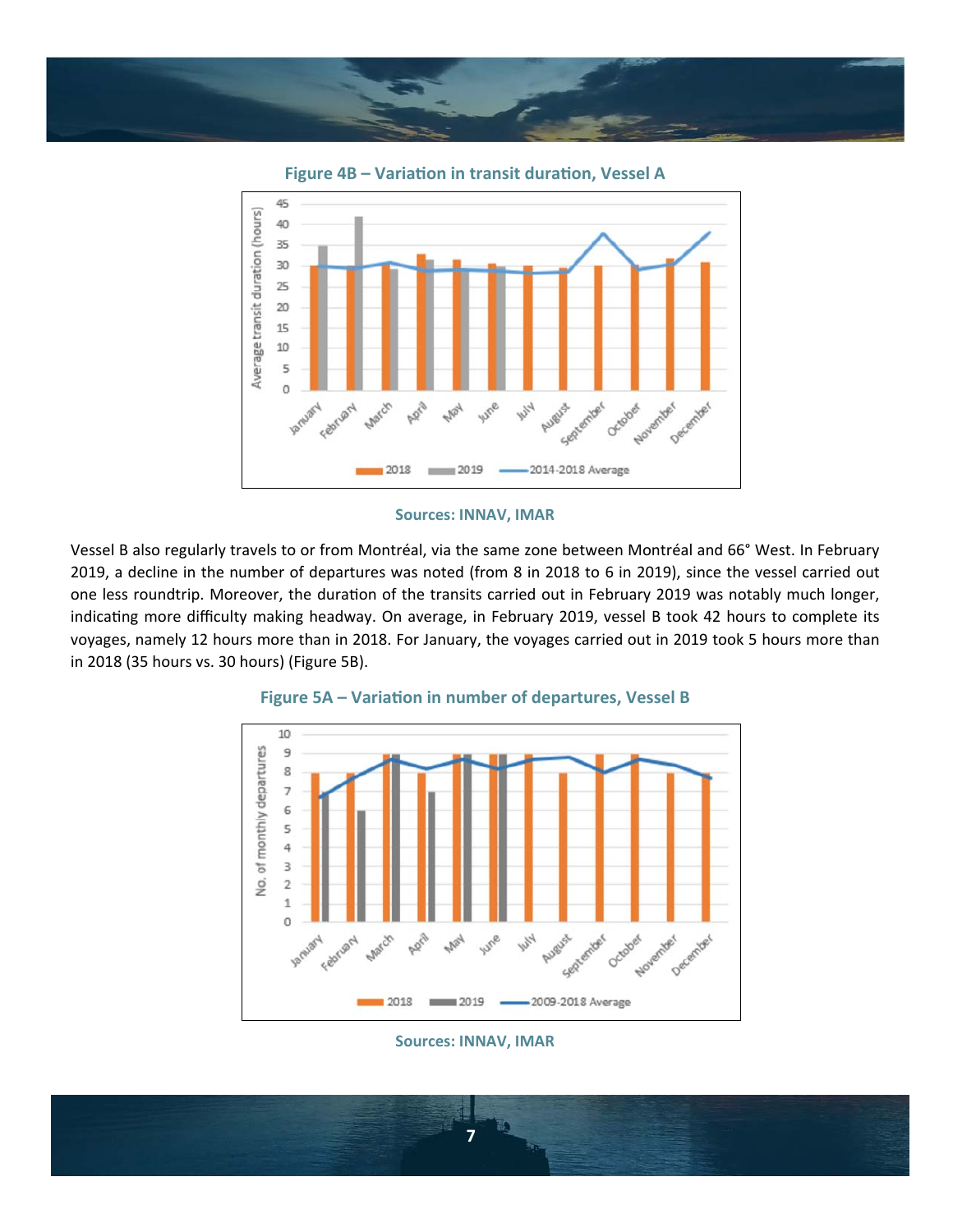

**Figure 5B – Variation in transit duration, Vessel B** 



**Sources: INNAV, IMAR**

# **Second scenario – Transit between Québec City and Montréal**

In this second scenario, vessel C regularly ensures transport between Montréal and Québec City, also year-round. Transit duration corresponds to the average navigation time between these two ports.

This vessel's voyage history is shorter since this service is relatively new. Further, the nature of the transport means that the number of transits is variable and, very often, results in stops of varying lengths of time between the ports served, among other things to allow the service to be aligned with the consignor's needs. This operational approach explains the variability in average monthly durations since these stops are counted in total transit duration. While this makes analyzing the impacts of ice conditions on navigation in winter 2018-2019 more difficult, certain data point to signs of a disturbance in the service offered.

In January 2019, vessel C posted only 5 departures compared to 13 the previous year. This variation may be due to navigation conditions or simply to commercial or operational decisions. The voyages made, however, show a significantly higher average duration than that observed between 2016 and 2018 for the months of January 2016, 2017 and 2018 (66 hours vs. 19 hours, on average).

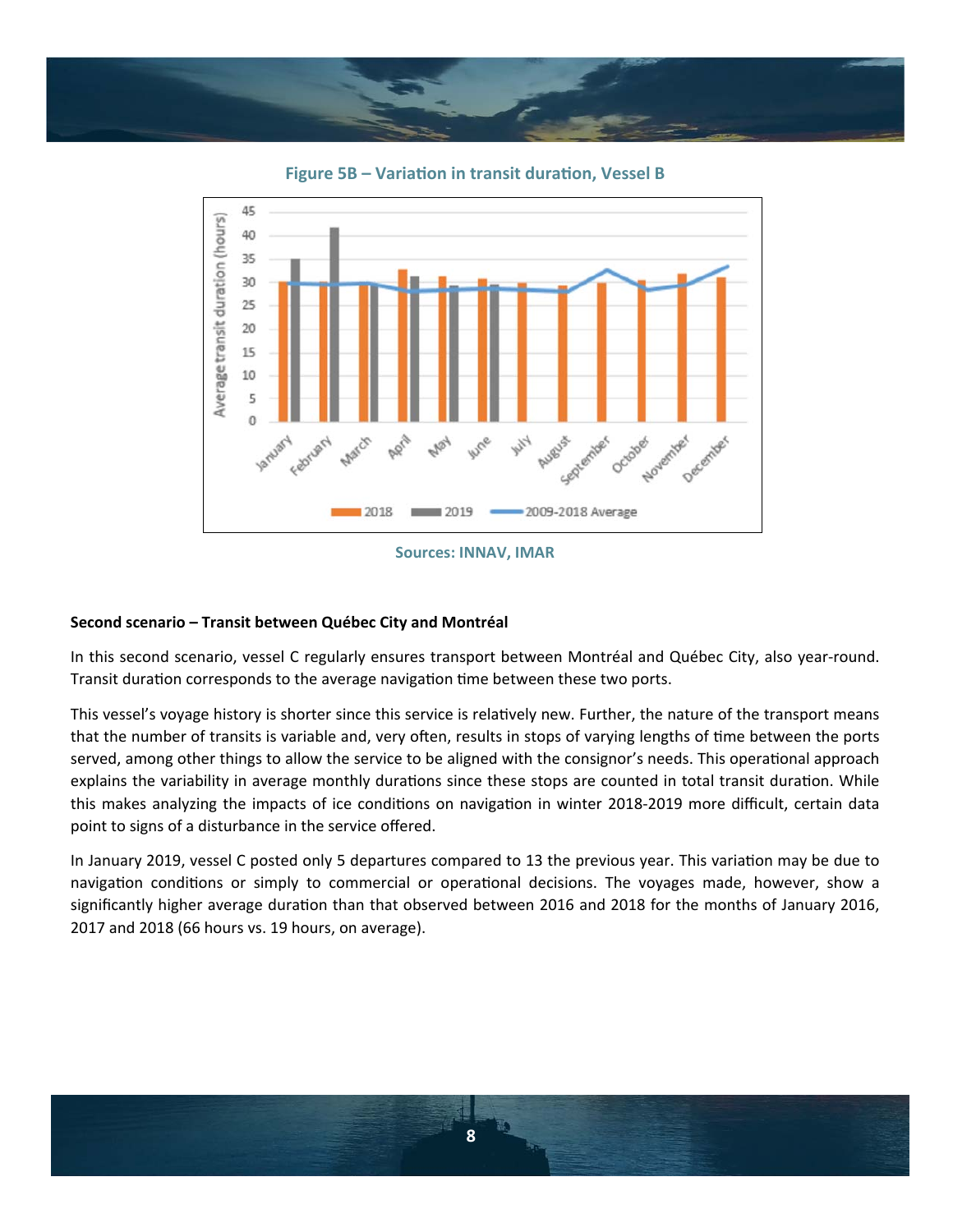









#### **Sources: INNAV, IMAR**